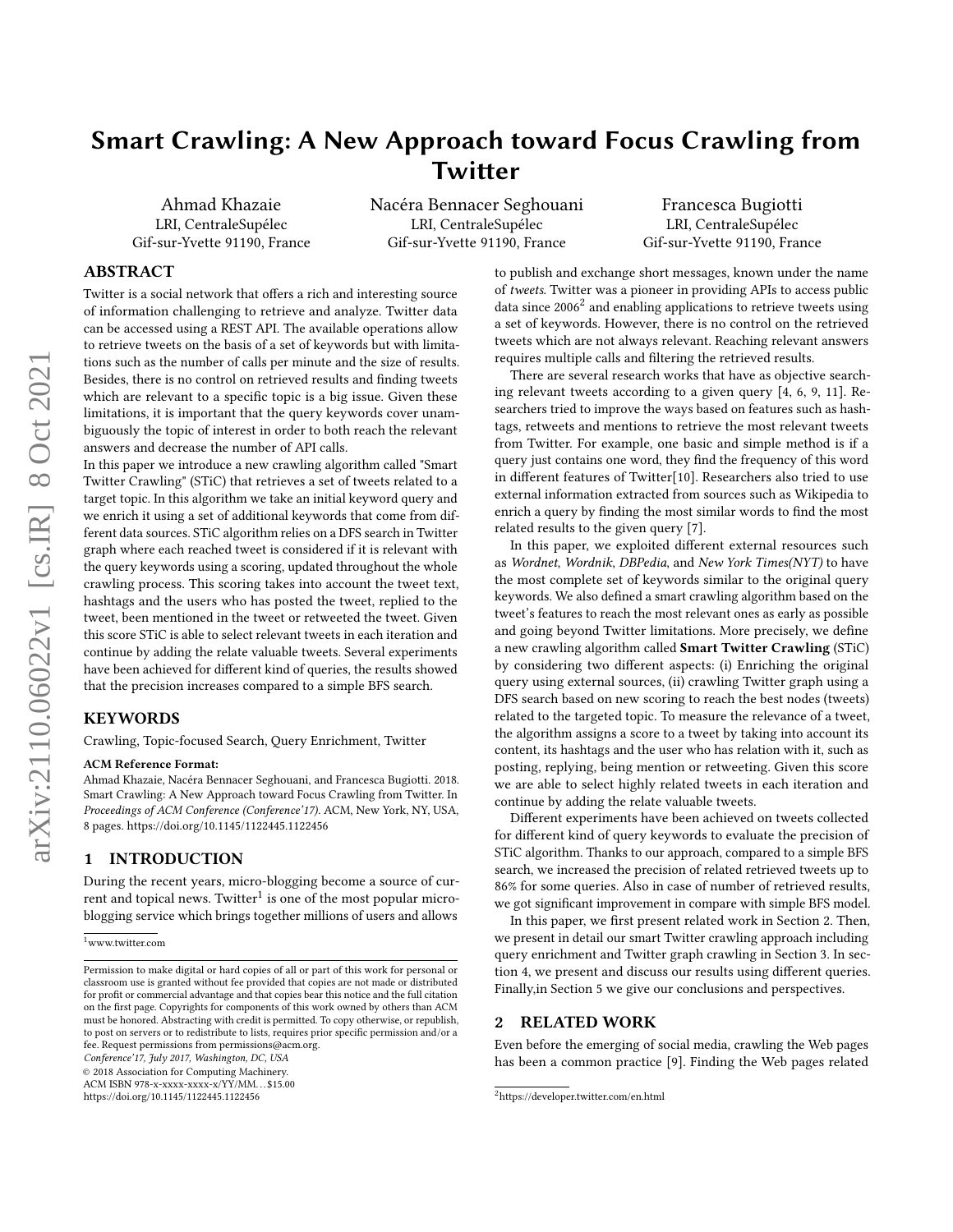to one topic was one of the interesting approaches to study [\[11\]](#page-6-3). The common applied methodology, used neural network and vector space models to compute the priority models[\[11\]](#page-6-3). Deligenti[\[3\]](#page-6-7) in 2000, introduced a model for focused crawling based on context graph by assigning appropriate credits to documents. Also Safran and et al.,[\[11\]](#page-6-3) at 2012 proposed a new approach to improve relevance prediction in focused Web crawlers. They chose Naïve Bayesian as the base prediction model and they used four relevant attributes to create their prediction model: URL, anchor text, surrounding texts, and parent pages. They extended the list of keywords related to a topic by using WordNet and extracted relevant initial seed URLs automatically by choosing the top k-URLs retrieved from Google, Yahoo and MSN search engines. Gouriten [\[6\]](#page-6-1), in 2014 introduced an adaptive, scalable and generic system for focused crawling to identify and optimized the relevant subsystems. Their algorithm was defined for focused Web crawling, topic-centered Twitter user crawl, deep Web siphoning through a keyword search, gossip peer-to-peer search and real-world social network to answer a query. Xinyue Wang and et al, in 2015[\[13\]](#page-7-1) studied about finding a solution for crawling Microblog feeds in real time. They proposed an adaptive crawling model which extracts the hashtags from Twitter iteratively to achieve a list of relevant tweets to a query. Cha and et al, [\[1\]](#page-6-8) have worked on how to find most influential users in Twitter and his results could be useful when it be used to complete the idea for topic-focused crawling. In 2010, Tianyi and at al., [\[12\]](#page-6-9) proposed a method to unbiased crawling the Tweets based on Metropolis-Hasting Random Walk(MHRW) using USDSG in the new method. Rui and et al., in 2013 [\[9\]](#page-6-2) proposed a data platform to automatically monitor "target" tweets from the Twitter stream for any specific topic. They designed Automatic Topic-focused Monitor (ATM), which first samples tweets from the Twitter stream and second selects a list of keywords to track based on the samples. GabielKov and et al.in 2014[\[4\]](#page-6-0), were working on sampling techniques for studying OSN. They have two scenarios for sampling and they want to find the best technique for each of them: first, they are looking for most popular users; the second one is that they have an aim to obtain unbiased sample of users. They showed that the classical sampling methods are highly biased by high degree nodes. [\[5\]](#page-6-10) In [\[8\]](#page-6-11), they proved that BFS will have a large bias when the number of requests to the API is limited. In RW, choosing the next node for visiting, depends on the degree of the node. They used USDSG (Unbiased sampling for directed social graphs) algorithm, proposed in [\[12\]](#page-6-9), which is a modification of RW and discards a random jump to a node with a probability proportional to the degree of the node and replace arcs with undirected edges.

Selecting keywords to retrieve relevant documents have been studied in lots of academic researches. As we mentioned earlier, Safran[\[11\]](#page-6-3) at 2012 used WordNet to extend the extracted word set. Rui and co in 2013 [\[9\]](#page-6-2) proposed ATM Framework to select keywords in a constrained optimization approach, which finds near optimal keywords with guarantee (e.g., keywords are not too specific) and considers two types of costs. Also, ATM updates keywords in iterations which monitor the Twitter stream continuously. In 2015, Xinyue Wang and et al.,[\[13\]](#page-7-1) reviewed the retrieved tweets to identify new keywords for automatically live event tweet collection, these new keywords were mostly based on the hashtags which was

<span id="page-1-1"></span>

Figure 1: Architecture of our approach

embedded inside the tweet. Gusiado and et al. in 2016 [\[7\]](#page-6-5) presented a query rewriting cloud service. Their aim is solving the problem of vocabulary mismatch and topic inexperience of users. So, they proposed a method which offers a generic solution by analyzing the websites using Wikipedia and identifying the entities called ENRICH.

# <span id="page-1-0"></span>3 SMART TWITTER CRAWLING APPROACH

Monitoring the set of tweets related to a target topic is an unsolved problem [\[2\]](#page-6-12). In this section we present the Smart Twitter Crawling (STiC) approach we defined as a solution to this problem. The figure [1](#page-1-1) describes the overall of our approach. STiC algorithm enriches initial keywords using external sources to query Twitter graph. It builds an initial sub-graph providing related seeds. The crawling is then based on a DFS search and exploits each considered tweet's features to assign a score and to select the most relevant tweets to be crawled. The results of the crawl will be a sub-graph made by different crawled nodes and the edges between them. This subgraph will be stores in the a graph database, which is Neo4j in our work. Before going any further into details, we first present the input and output data representation of STiC algorithm.

### 3.1 Input and Output of STiC Algorithm

Twitter data can be represented as a graph  $\mathcal{T} = \langle \mathcal{V}, \mathcal{U} \rangle$  where  $V$  is the set of nodes and  $U$  is the set of directed edges between nodes. Different types of nodes are defined in V:

- $\bullet$  *t* is a *tweet*, accompanied by attribute values, which include the text of the tweet and its identifier.
- $\bullet$  *h* is a *hashtag* extracted from the tweet.
- $\bullet\;$   $u$  is a  $user$  accompanied by its identifier value.

Different types of relations are defined in  $\mathcal{U}$ :

 $\bullet < t, h >$  edge called  $Has\_Hashtag$  which relates a tweet t to a hashtag  $h$  it contains.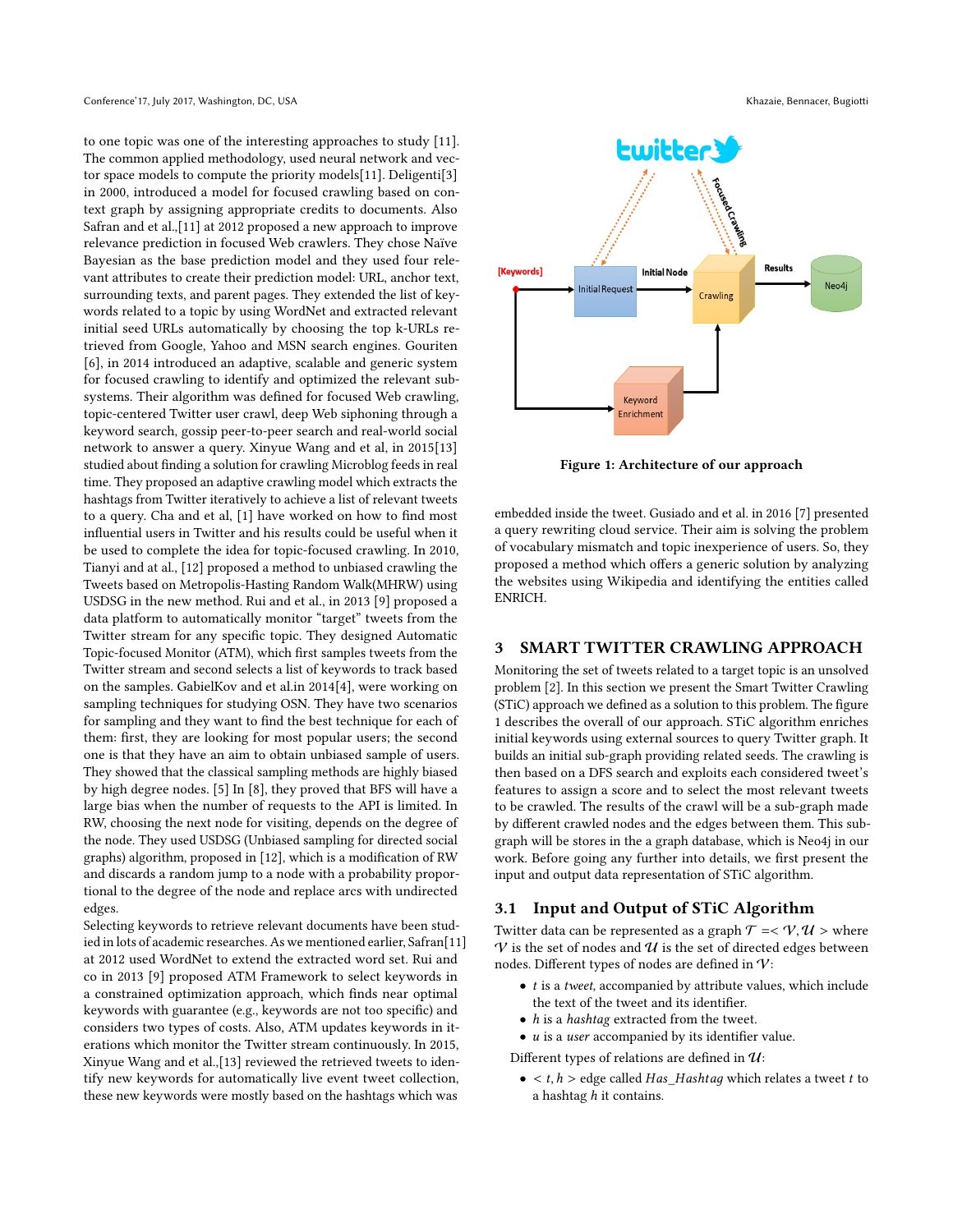Smart Crawling: A New Approach toward Focus Crawling from Twitter

- $\bullet < t, t' >$  edges called:
	- Quotes which relates a tweet  $t$  to a tweet  $t'$ . In this case, the text of node t contains the text of  $t'$  in addition to its own text.
	- $-$  Replies To which relates a reply tweet t to the origin tweet t'.
	- $ReTweets$  which relates a retweet  $t$  to the origin tweet  $t'$ . In this case, the text of  $t$  is exactly the same as text of tweet t'.
- $\bullet < t, u >$  called *Mentions* which relates a tweet t to the user u mentioned in it.
- $\bullet \lt u, t >$  edges called:
	- Favorites which relates a user  $u$  to a tweet  $t$  which means  $u$  likes  $t$ .
	- Posts which relates a user  $u$  to a tweet  $t$  which means  $u$ posted t.
- $\lt u, u \gt \text{edge called } Follows$  which relates a user  $u$  to a user  $u$  he follows.

The input of STiC algorithm is the list of keywords after enrichment and an initial sub-graph of Twitter in which nodes has no any additional information than what is available from Twitter API. The output of the algorithm is a sub-graph, in which each node is accompanied with a score value.

STiC algorithm defines 3 main procedures:

- Query enrichment procedure: First step of algorithm to enrich list of keywords for the given query.
- Select new node procedure: The procedure for selecting next node for being visited in crawling process.
- Smart crawling procedure: The main process of algorithm to use the enriched list of keywords and node selection process for visiting new nodes and crawl Twitter.

# 3.2 Query enrichment

The REST Twitter APIs offer the possibility to retrieve tweets using a set of keywords. When a user tries to retrieve tweets he is not always conscious of the best set of keywords to use in order to obtain the correct subset of tweets. In our research we use the external sources to enrich the set of keywords that the user specifies in the target query. Alg[.1](#page-2-0) expresses the process of enriching a query. In this procedure, we collect all related words from different data sources, such as NYT [\[14\]](#page-7-2), Wikipedia [\[7\]](#page-6-5) and WordNet [\[11\]](#page-6-3) APIs. We identified a list of APIs that provide as source of information news, articles or synonyms and we identified the following ones: New York Times(NYT), Wordnet, Wordnik, DBPedia, Thesaurus, Datamuse, WordsAPI, Pydictionary.

We also give a weight to each keyword to specify the relevance of the keyword to the original query keywords. For assigning this weight, we consider the subset of keyword given by each external source as a separated set and we calculate the IDF of each keyword. For this aim, each external source is considered as a document and then we calculated term frequency as the number of occurrence of the word in all documents. Then we assign the weight of each word as term frequency in all documents multiply by its IDF score. For instance for obama original query keyword we retrieve the following terms and their frequency: (barack obama: 4, barack hussein obama: 3, barack: 3, obama: 3, community organizer in chief: 2,

|  |  |  | Conference' 17, July 2017, Washington, DC, USA |  |  |
|--|--|--|------------------------------------------------|--|--|
|--|--|--|------------------------------------------------|--|--|

<span id="page-2-0"></span>

| <b>Algorithm 1:</b> STiC Algorithm - Query Enrichment                                                                                                                                                    |  |  |  |  |
|----------------------------------------------------------------------------------------------------------------------------------------------------------------------------------------------------------|--|--|--|--|
| <b>Input:</b> external sources list // New York Times(NYT),<br>Wordnet, Wordnik, DBPedia, Thesaurus,<br>Datamuse, WordsAPI, Pydictionary                                                                 |  |  |  |  |
| // keyword relevance threshold<br>Input: $\alpha$<br>Input: query<br><b>Output:</b> keywords list                                                                                                        |  |  |  |  |
| 1 for source in external sources list do<br>2   keywords_list.add(related_words(source, query))<br>3 calculateTFIDFScore(keywords list)<br><b>4 return</b> mostRelatedKeywords(keywords list, $\alpha$ ) |  |  |  |  |

barak obama: 2, etc.)

Then the weight (total term frequency\*IDF score) for each term is computed: barack obama: 0.96, barack hussein obama: 0.89, community organizer in chief: 0.78, barak obama: 0.78, etc.)

Finally we select the top score keywords: (barack obama, barack hussein obama, community organizer in chief, barak obama, barrack obama, president obama, barackobama, brack obama, obama barack, etc.)

We finally merge the all keywords extracted from all APIs with their calculated weights and we sort them based on their weights and on a threshold  $\alpha$ . The key factor for selecting  $\alpha$  is that the keywords with the score above the threshold should not be irrelevant to the query. This threshold may vary and depends on the type of the query and results of the query enrichment. The algorithm [1](#page-2-0) describes the function mostRelatedKeywords which returns the

# 3.3 Smart Crawling

In the Alg[.2,](#page-3-0) the list of keywords from the Alg[.1,](#page-2-0) the initial node and number of iterations, will be given to the procedure and in first iteration, a sub-graph of nodes from neighbors of initial node will be created and scores of nodes will be updated. The initialization of the graph is crucial for the success of the following iterations of the algorithm: a bad initialization can lead to a graph where there is any node is related to query. In the beginning, we chose manually a single node we knew was relevant (e.g. we can take the official hashtag if it is in the set of keywords specified by the user). While quite effective, this selection cannot be transparently done since it needs manual selection for each different query and there is chance of leading the crawling to a specific part of data. We initialize the graph automatically with the result of a simple Twitter API search using the enriched keywords. This preliminarily results allow for the first round of the crawl. Then, as number of iterations, the crawler will visit the selected node from Alg[.3,](#page-4-1) which is explained in [3.4](#page-3-1) and it will add its neighbors to the list of candidate nodes, which will be given to the Alg[.3](#page-4-1) in the next iteration. Then, before going for the next iteration, we need to update the scores of nodes which is explained in [3.4.1.](#page-3-2) In the end, a sub-graph of Twitter will be returned which has been created by crawling nodes based on the defined score for each one.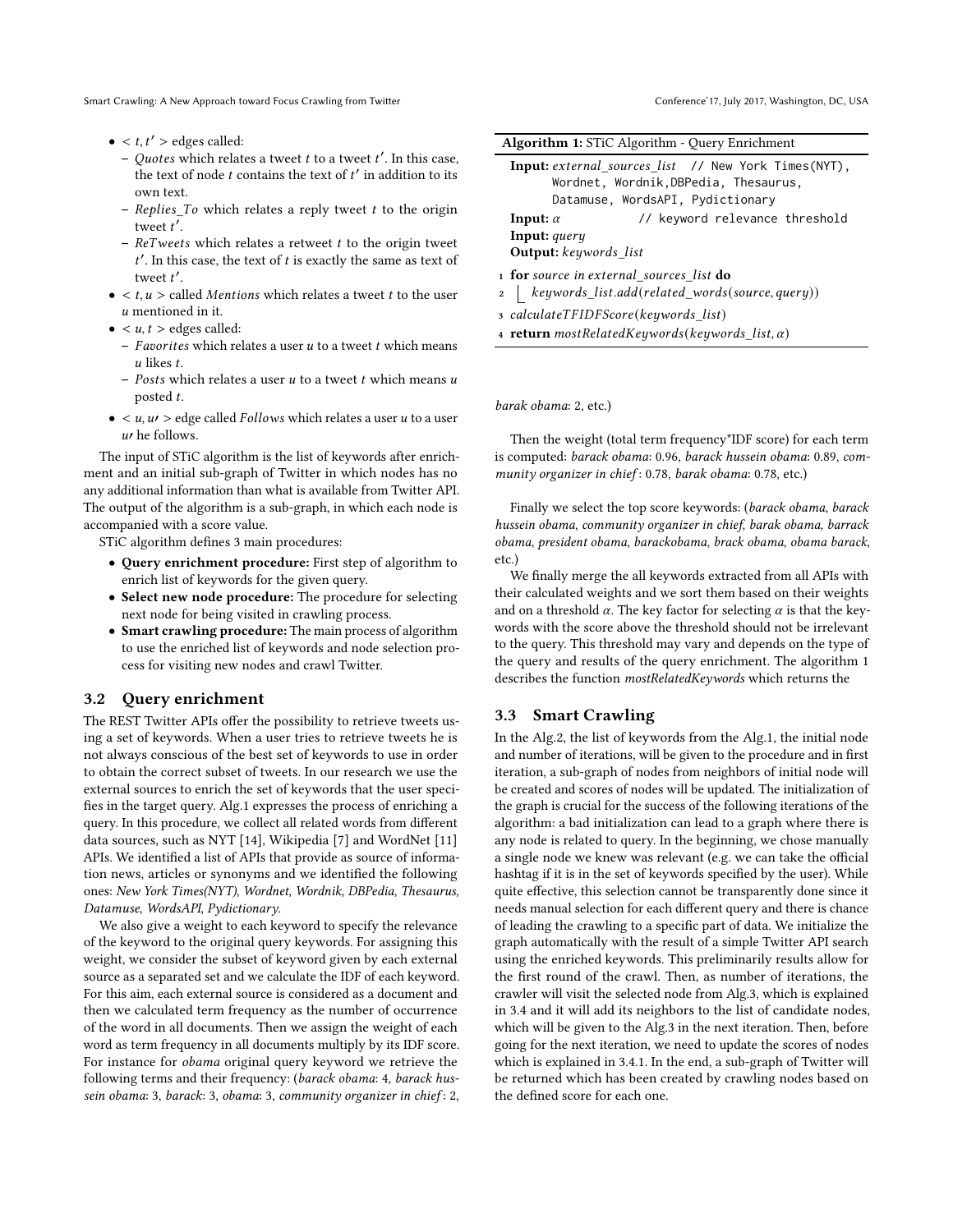| Algorithm 2: STiC Algorithm - Smart Crawling |  |  |
|----------------------------------------------|--|--|
|                                              |  |  |

<span id="page-3-0"></span>Input: keywords\_list Input: *iterations* Input: initial\_relevant\_node Output: visited\_nodes

 $i \leftarrow$  iterations

- $2 n_0 \leftarrow initial\_relevant\_node$
- 3  $current\_node \leftarrow n_0$
- 4 update\_queue\_nodes(current\_node\_neighbors)
- 5 update nodes scores()

```
6 add_to_visited_list(current_node)
```
 $7 \quad i \leftarrow i - 1$ 

```
\textbf{s} while i > 0 do
```

```
9 current\_node \leftarrow selectNewNode(queue\_nodes)10 while is_visited(current_node) do
11 \vert current_node \leftarrow selectNewNode(queue_nodes)
```
12 | update\_queue\_nodes(current\_node\_neighbors)

```
13 | update_nodes_scores()
```

```
14 | add_to_visited_list(current_node)
```

```
15 i \leftarrow i - 1
```
<sup>16</sup> return visited\_list

#### <span id="page-3-1"></span>3.4 Node Selection

Our crawling method selects the next node from which to continue the crawling during each iteration. On the one hand we want to explore the most promising nodes, i.e. the ones with the highest estimate scores, and not waste queries on irrelevant nodes. On the other hand, we would also like to avoid remaining in a portion of the Twitter graph and miss other relevant nodes. The first objective can be understood as efficiency whereas the second as completeness. A common solution to this trade off is the introduction of random based choice. In the equations below, the  $p$  (a real number between 0 and 1) parametrizes the probability distribution. The closer  $p$ is to 1, the higher the probability to chose a high score is. On the contrary, if  $p$  is close to 0, the low scored nodes will have a higher probability of being chosen. This probability distribution is inspired by a multinomial distribution and a soft-max function. For each node *i*, the probability to be selected  $P_i$  is given by the non-normalized multinomial function  $f_i$ , and depending of the parameter  $p$ :

$$
P_i = \frac{\exp\left(f_i\right)}{\sum\limits_{i} \exp\left(f_i\right)}
$$
  
where: 
$$
f_i = \frac{x_i}{x_{\min}} \cdot p + \frac{x_{\max}}{x_i} \cdot (1 - p)
$$

Using this formula, we are able to jump from one node to another one if the score of the node in not large enough to be selected for crawling. In this case, we use the minimum and maximum scores of the crawled nodes and choose  $p$  arbitrary, to define the function  $f_i$  for each node. The probability of  $P_i$  shows the chance of a node to be selected based on the fraction of its  $f_i$  to sum of  $f_i$  for other crawled nodes. In next section we are going to describe the process of calculating the score for different types of nodes. The algorithm [3](#page-4-1)

<span id="page-3-2"></span>3.4.1 Score Calculation. At the beginning of each iteration, a node,  $n_0$ , is selected and all internal information about this node is retrieved from Twitter which includes the *id\_str* of its neighbors, who are then added to the queue for the next iteration. Then, the scores of all nodes are updated. For  $n_0$  only TEXT score is available at the beginning and as there is no other node which has been visited before that, its ESTIMATE\_SCORE is equal to 0. The final score is calculated according to the various score attributes to find the relevance of a node according to the initial query.

The score related to a text of a tweet is defined as follows:

• TEXT\_SCORE(t): is defined for a tweet node  $t$  and is represent the frequency of query keywords in the text body of the tweet.

3.4.2 Tweets content analysis. Contrary to the User and Hashtag nodes (the Hashtag nodes are merely a word or a name), a tweet is characterized by a textual content that allows us to use Natural Language Processing tools to judge their relevance to the target topic. We begin this step with a list of keywords. The analysis of the tweet consists in a lexical and semantic comparison between the keywords and the text body. This analysis begins with the lemmatization of both texts. This is a classic NLP tool that transforms the words into their root form. This allows us to ignores plurality for nouns and tenses for verbs. Punctuation marks and linking words (e.g. the, and, a, of . . . ) are removed because they usually do not convey useful semantic knowledge. Both texts are then compared both lexically and semantically. The lexical comparison is done by counting the number of words the texts have in common. We note that this count is not normalized, but the limit of 280 characters of a tweet prevents the possibility of a longer text that contains a lot of keywords. The semantic comparison is done using the Word Net database. In this database, words possess various relationships with each other. In particular, we utilize the hyponym relationship: the link between two words is be measured as the depth of the closest common ancestor in the hyponymy graph. A keyword is considered to match a word with a semantical relation if the similarity value given by Word Net is higher than a threshold set beforehand. At last, the score from the text of a tweet is the sum of weights of keywords matched (either by semantic relation or lexical).

- estimate\_score: is estimating the relevance of the node,  $n \in V$  based on the score of a direct predecessor node,  $n' \in$  $V$ , which is a visited node that has a relation with  $n$  and the edge  $e \in \mathcal{U}$  connects *n* and *n'* together.
	- $-$  for a Tweet: TWEET\_ESTIMATE\_COEF=  $[0.4, 0.6, 1.0, 1.0, 1.0, 0.5, 0.5]$ These coefficients concern, in order, the user who posts the tweet, mentioned users in this tweet, original of this tweet if it replies to another one, original of this tweet if it quotes another one, original of this Tweet if it is a retweet of another one, and retweets of this tweet.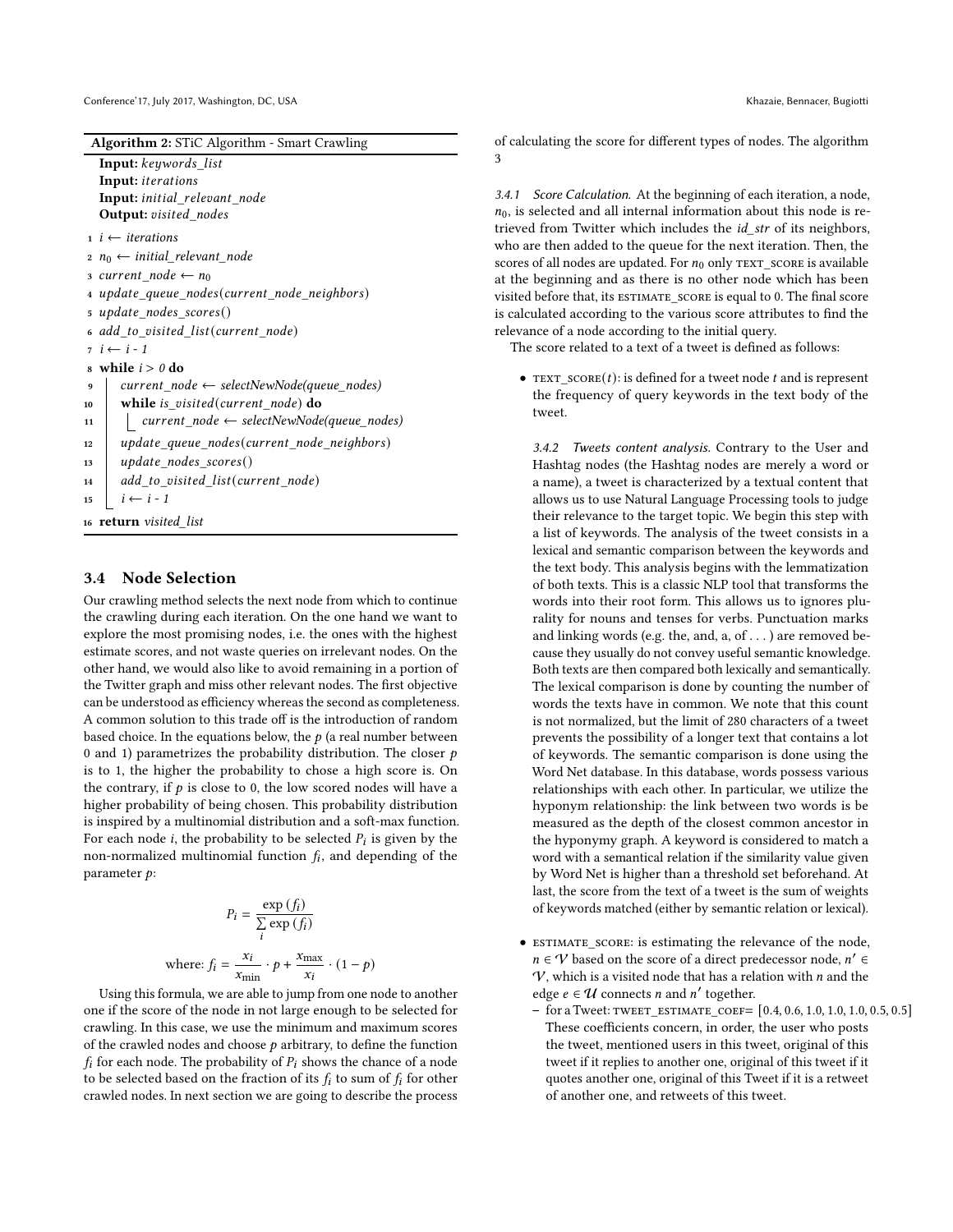Smart Crawling: A New Approach toward Focus Crawling from Twitter Conference' Conference' 17, July 2017, Washington, DC, USA

| Algorithm 3: STiC Algorithm - Node Selection |  |
|----------------------------------------------|--|
|                                              |  |

<span id="page-4-1"></span>Input: queue\_nodes

Input:  $p \leftarrow 0.7$  // probability of selecting high score node Output: selected node

- 1  $max\_score \leftarrow maximum score of queue nodes$
- 2  $min\_score \leftarrow minimum score of queue nodes$
- 3 for node in queue nodes do
- $f[i] = calculate_F(node_score, min_score, max_score, p)$
- $5 \mid P[i] = exp(f[i])/sum(exp(f[i]))$
- 6 return  $node\_with\_max\_P[i]$ 
	- $-$  for a User: user\_estimate\_coef=  $[1.0, 0.6, 0.5, 0.3]$ These coefficients concern, in order, tweets posted by this user, his favorite tweets, his friends, and his followers.
	- FEEDBACK SCORE: is estimating the relevance of the node,  $n \in V$  based on the score of direct successor nodes  $n' \in V$ , which is the one who has been visited after  $n$  and there is edge  $e \in U$  between *n* and *n'* to show the relation between nodes.
	- score: this final score is computed after the crawling and feedback steps of the algorithm and it is calculated based on the three previous scores.
		- $-$  for a Tweet:  $Score = text\_score + feedback\_score$
		- $-$  for a User: Score = estimate\_score +  $feedback\_score$
		- $-$  for a Hashtag: Score = estimate\_score +  $feedback\_score$ + Occurance\_Count

To obtain a node's ESTIMATE SCORE, we multiply it's predecessor's score by the corresponding coefficient.

Thus, a tweet node has 4 score-related attributes whereas other node types have 3. These attributes exist regardless of the node's state. We assume at the start that we begin with some seed tweets, considered highly relevant. The precise way in which we obtain those tweets is detailed in Section 3.4. We evaluate the TEXT SCORE of these seeds using the strategy described in Section 3.2. We set their ESTIMATE\_SCORE equal to their TEXT\_SCORE to allow our algorithm to run. At each iteration during the crawling, we begin by selecting a new node using the method described in Section 3.5. We then query Twitter to complete its information. We update the score of the nodes as follows: if it is a tweet, we compute its TEXT\_SCORE and We add the difference between calculated TEXT SCORE and its ESTIMATE SCORE to its parent's FEEDback\_score. We then proceed to add this node's uncrawled neighbors to the graph. We set their ESTIMATE\_SCORE as a fraction of the current node's score, based on the relationship they share. If it is a User node, the score will be equal to sum of its ESTIMATE\_SCORE and FEEDBACK\_SCORE. If it is a Hashtag node, in addition to sum of its estimate\_score and feedback\_score, we count how often they appear and add it to their score.

Alg[.3](#page-4-1) defines the process of selecting a new node. In this procedure, the input is a list of candidate nodes and for each node in this list, the function  $f$  will be calculated and then selecting probability for it,  $P$  will be calculated. In the end, the node with the highest probability will be returned.

#### <span id="page-4-0"></span>4 EXPERIMENTS AND EVALUATION

STiC algorithm is implemented by Python, we used tweepy<sup>[3](#page-4-2)</sup> v3.5 to access the Twitter API, and neo[4](#page-4-3)j-driver $4$  v1.0.2 and neo4jrestclient<sup>[5](#page-4-4)</sup> v2.1.1 to communicate with Neo4j. For enriching the list of keywords we used different APIs and all of them are implemented in python<sup>[6](#page-4-5)</sup> 3.4. In some cases we needed to create a new library while for others used predefined libraries.

We aimed to increase the precision of retrieved tweets. In order to evaluate our approach to see how much STiC is successful, we run the experiments with maximum 100 iteration for crawling and maximum timeout 720 second. The relevance threshold for keywords,  $\alpha$ , is chosen as equal as 0.5 and the threshold for selecting high score node,  $p$ , is 0.7. These numbers are arbitrary and selected after observing a few iterations of crawling. We run the model on each query separately and stored the results to be able to compare them by statistics and manual check.

We selected four original queries from four different categories including proper nouns: obama, general words: bank, concepts: energy and recent trends: birlinggap. The reason for choosing these keywords is covering different categories of queries and being able to evaluate the system with different inputs and decrease the bias toward the specific part of tweets or users. obama is the previous president of United States and he has huge number of followers, hashtags, mentions and tweets and it is very good option to start the crawling. 'bank' and 'energy' are very general and they have good number of relations and hashtags in Twitter. Also there is a lot of number of users which has significant number of related tweets and we can have a good chance to crawl an enough large subset of the crawling space. birlinggap was one of the recent trends at the moment of doing experiments and it gives us the chance to do manual check on results easily.

Fig[.2](#page-5-0) shows the retrieved nodes using STiC after storing in the database. Red nodes represent tweets in the database while blue nodes show the hashtags which found related to the query and purple nodes indicate users which has been crawled during the process. The edges' labels define the type of relation between nodes.

Figure [3](#page-5-1) and Figure [4](#page-5-2) show the number of different types of nodes for queries obama and energy using STiC, respectively and compare them with results of simple BFS API call for the given query. STic used more API calls and found more related tweets. It decreased the variety of relations between nodes and brought more Hastag and User node in compare to simple BFS method.

Figure [5](#page-5-3) gives the comparison for different nodes retrieved by STiC and simple BFS for query bank. STiC gives more tweet nodes and more User nodes but the number of Hashtag nodes are less than simple method. The reason is that STiC build the connected graph by crawling more users and tweets rather than jumping from node to another one without any relation.

Figure [6,](#page-5-4) shows that STiC found the same number of tweets for birlinggap query while it is using more API calls and increase number of relationships between nodes. This increment is explained by comparing number of Hashtags and Users, since it found more

<span id="page-4-2"></span><sup>3</sup>http://www.tweepy.org/

<span id="page-4-3"></span><sup>4</sup>https://neo4j.com/developer/python/

<span id="page-4-4"></span><sup>5</sup>https://pypi.org/project/neo4jrestclient/

<span id="page-4-5"></span><sup>6</sup>https://www.python.org/download/releases/3.4.0/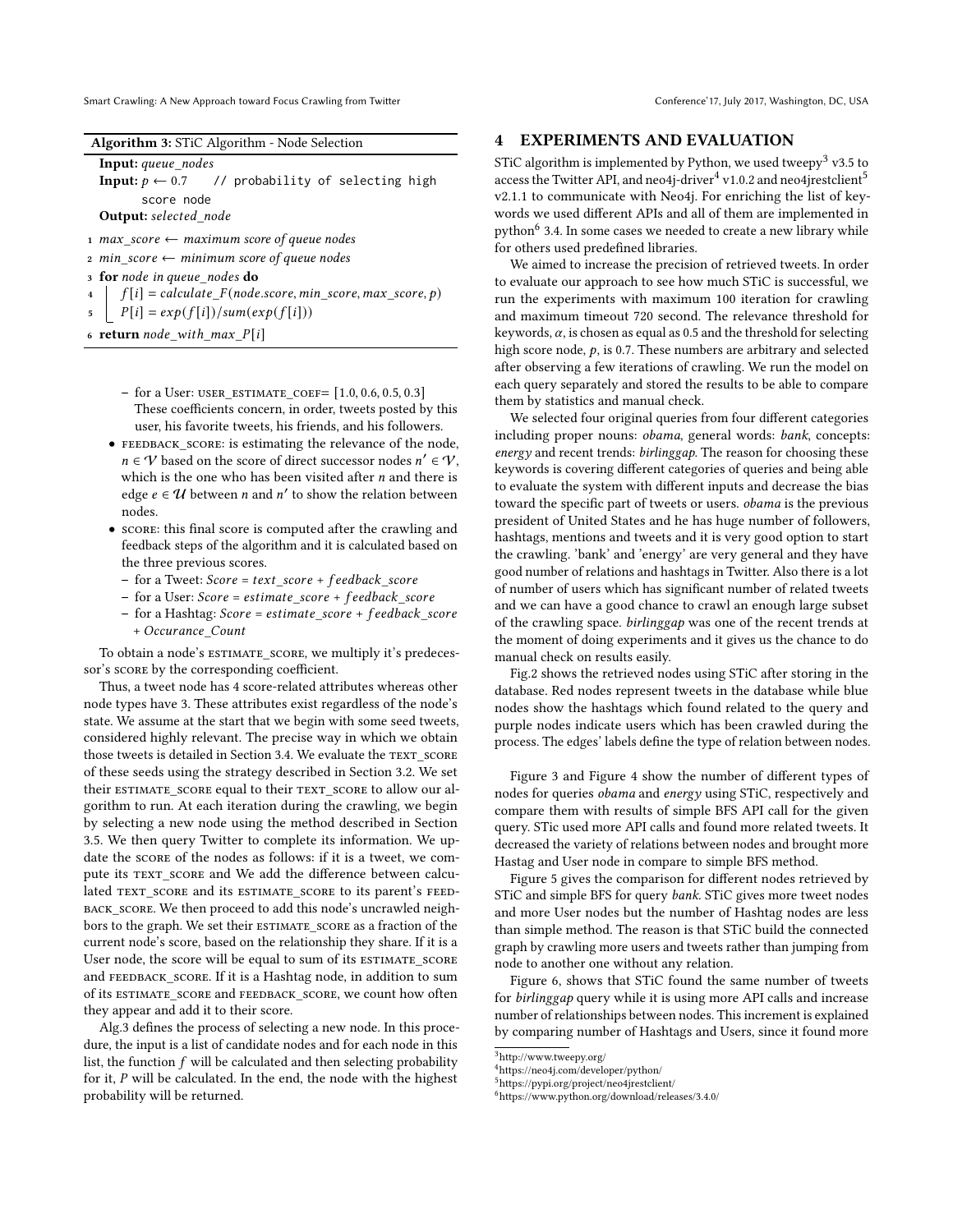Conference'17, July 2017, Washington, DC, USA Khazaie, Bennacer, Bugiotti et al. 2017, Washington, DC, USA Khazaie, Bennacer, Bugiotti et al. 2017, Washington, DC, USA Sensus et al. 2017, Washington, DC, USA Sensus et al.

<span id="page-5-0"></span>

Figure 2: Retrieved nodes for query birlinggap using STiC

<span id="page-5-1"></span>

Figure 3: Number of different nodes for query 'obama'

<span id="page-5-2"></span>

Figure 4: Number of different nodes for query 'energy'

nodes than simple BFS, these nodes caused more edges than before.

<span id="page-5-3"></span>

Figure 5: Number of different nodes for query 'bank'

<span id="page-5-4"></span>

Figure 6: Number of different nodes for query 'birlinggap'

In this part for final evaluation, we decided to calculate precision for both STiC and simple BFS API call and see the improvement clearly.

in the tables [1,](#page-5-5) [2,](#page-5-6) [3](#page-5-7) and [4](#page-6-13) you can find the precision percentage for simple BFS API call model and STiC model for each topic. STiC model shows significant improvement in finding related tweets, specially in birlinggap query in which the simple BFS could not find any Hashtag or User nodes, which is very important for building relations and making connections between nodes.

<span id="page-5-5"></span>Table 1: Precision result comparison for 'obama'

|             | Retrieved<br>Relevant | Retrieved<br>Tweet | Precision |
|-------------|-----------------------|--------------------|-----------|
|             | Tweet                 |                    |           |
| <i>STiC</i> |                       |                    | 81.6%     |
| Simple BFS  |                       | 25                 | 64%       |

<span id="page-5-6"></span>Table 2: Precision result comparison for 'birlinggap'

|            | Retrieved<br>Relevant | Retrieved<br>Tweet | Precision |
|------------|-----------------------|--------------------|-----------|
| STiC       | Tweet                 |                    | 71.43%    |
| Simple BFS |                       |                    | 36.36%    |

<span id="page-5-7"></span>Table 3: Precision result comparison for 'energy'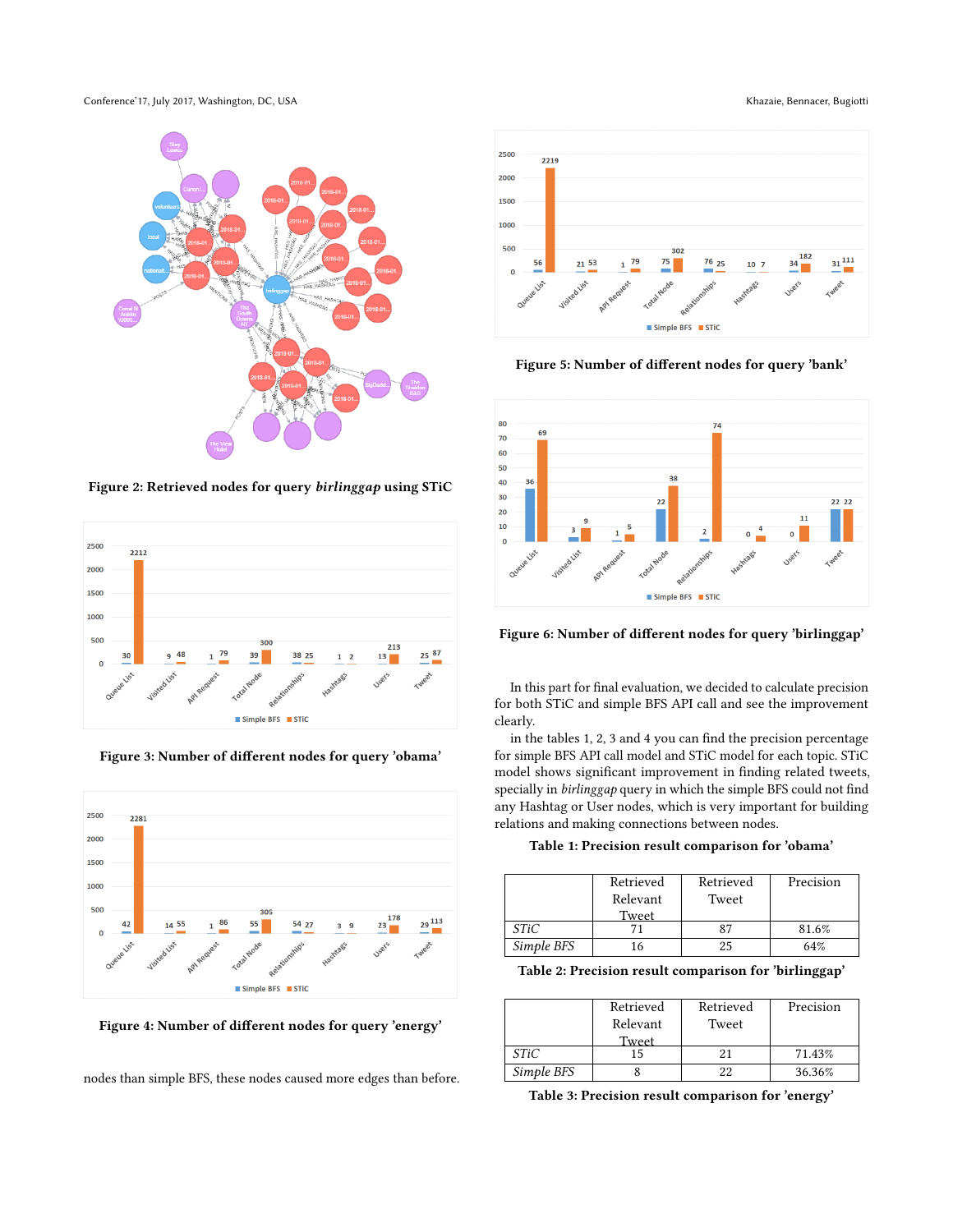|            | Retrieved | Retrieved | Precision |
|------------|-----------|-----------|-----------|
|            | Relevant  | Tweet     |           |
|            | Tweet     |           |           |
| STiC       | 89        | 113       | 78.76%    |
| Simple BFS | 16        | 29        | 55.17%    |

<span id="page-6-13"></span>Table 4: Precision result comparison for 'bank'

|            | Retrieved<br>Relevant<br>Tweet | Retrieved<br>Tweet | Precision |
|------------|--------------------------------|--------------------|-----------|
| STiC       | 96                             | 111                | 86.49%    |
| Simple BFS | 24                             | 31                 | 77.42%    |

Based on the achieved results, which have been shown in the tables and figures above, we observed the significant improvement in term of precision, number of retrieved tweets and different types of nodes after using STiC algorithm. This method shows high performance for crawling the Twitter and finding related tweets for a given query. In compare to simple BFS API call, STiC is able to retrieve more related tweets, while it is finding more Hashtags and Users and extending list of nodes during crawling Twitter. This method use more API calls since it can find stronger relation between visited nodes and uncrawled ones. For some queries such as birlinggap which is a proper noun and there is small set of related words for them, simple BFS API call can not reach to a well connected graph and most of the nodes are not connected to each other while the STiC can build a graph with more edges between the nodes. For other queries, STiC can build a connected graph with more nodes and less diversity in number of relationships. By comparing the results of STiC model for all queries, we observed that the number of queries having more related keywords how also a greater number of related nodes with respect to the queries having a smaller set of keywords.

# <span id="page-6-6"></span>5 CONCLUSION AND PERSPECTIVE

In this paper, we aimed at developing a system for crawling relevant tweets to a given topic using a keyword query. We considered two aspects of the problem: the keyword-set enrichment and the crawling of relevant tweets using the Twitter APIs. First we focused on enriching queries and we used different external APIs (WordsAPI, Datamuse, Thesaurus, DBPedia, Wordnik, PyDictionary, Wordnet and New York Times API) and identified related keywords. We calculated TF-IDF score for these keywords and we removed the ones with lower score than threshold. We claimed that we can get more related tweets while we use more related keywords for a given topic. In the second step we defined a crawling algorithm and a scoring system in which each tweet is annotated by a score. Our crawling algorithm takes advantage of the text content of tweets using Natural Language Processing tools to deduce the relevance of each node. Overall, we obtain very satisfying results on well known topics, as a large number of retrieved tweets are related to the topic and number of retrieved tweets for running the model in a short period of time seems to be enough. Twitter is dynamic, as several thousands of tweets are posted each second, and the Twitter graph is in constant evolution. However the solution we developed seems to be resilient to these changes. This work opens the door

for further interactions between various data sources. We could also consider taking advantage of more than just the concepts from the APIs (e.g. the content of the articles). We would also have liked to test this process on a larger number of iterations, but we were limited by the manual aspect of our evaluation method. For future work, we are going to improve the performance of finding related new tweets by using machine learning algorithms. So we will try to build a supervised learning system to classify new tweets by using the collected tweets as a train set. In this case we are able to use this system in many cases that have overlap with train set and sample queries. For being more precise and having significant improvement in pruning unrelated tweets, we can use the idea of popular users and most effective users to improve the the performance of scoring system and giving weight to the users as well. Another idea for smart crawling the tweets is using the provided URL in tweets and applying NLP methods on the text of the Web pages besides considering the meta data of the Web pages to create a more related list of keywords and hashtags for crawling the new tweets.

# 6 ACKNOWLEDGMENT

Our contributions consist in (i) the usage of several data sources in order to enrich a keyword query; (ii) the definition of a Smart Crawling algorithm as the main method to access the related tweets to an original query using the keyword enriched query and the REST Twitter APIs. We would like to thank V. Chetyrkine, C. Hamelain, X. Li for their work in the development of the tool which was the base model for STiC and Benoit Grotz and Silviu Maniu for many helpful discussions.

#### REFERENCES

- <span id="page-6-8"></span>[1] Meeyoung Cha, Hamed Haddadi, Fabricio Benevenuto, and P Krishna Gummadi. 2010. Measuring user influence in twitter: The million follower fallacy. Icwsm 10, 10-17 (2010), 30.
- <span id="page-6-12"></span>[2] Mariluz Congosto, Pablo Basanta-Val, and Luis Sanchez-Fernandez. 2017. T-Hoarder: A framework to process Twitter data streams. Journal of Network and Computer Applications 83 (2017), 28–39.
- <span id="page-6-7"></span>[3] Michelangelo Diligenti, Frans Coetzee, Steve Lawrence, C Lee Giles, Marco Gori, et al. 2000. Focused Crawling Using Context Graphs.. In VLDB. 527–534.
- <span id="page-6-0"></span>[4] Maksym Gabielkov, Ashwin Rao, and Arnaud Legout. 2014. Sampling online social networks: an experimental study of twitter. In ACM SIGCOMM Computer Communication Review, Vol. 44. ACM, 127–128.
- <span id="page-6-10"></span>[5] Maksym Gabielkov, Ashwin Rao, and Arnaud Legout. 2014. Studying social networks at scale: macroscopic anatomy of the twitter social graph. In ACM SIGMETRICS Performance Evaluation Review, Vol. 42. ACM, 277–288.
- <span id="page-6-1"></span>[6] Georges Gouriten, Silviu Maniu, and Pierre Senellart. 2014. Scalable, generic, and adaptive systems for focused crawling. In Proceedings of the 25th ACM conference on Hypertext and social media. ACM, 35–45.
- <span id="page-6-5"></span>[7] Joan Guisado-Gámez, David Tamayo-Domenech, Jordi Urmeneta, and Josep-Lluís Larriba-Pey. 2016. ENRICH: A Query Rewriting Service Powered by Wikipedia Graph Structure.. In Wiki@ ICWSM.
- <span id="page-6-11"></span>[8] Haewoon Kwak, Changhyun Lee, Hosung Park, and Sue Moon. 2010. What is Twitter, a social network or a news media?. In Proceedings of the 19th international conference on World wide web. ACM, 591–600.
- <span id="page-6-2"></span>Rui Li, Shengjie Wang, and Kevin Chen-Chuan Chang. 2013. Towards social data platform: Automatic topic-focused monitor for twitter stream. Proceedings of the VLDB Endowment 6, 14 (2013), 1966–1977.
- <span id="page-6-4"></span>[10] Azade Nazi, Zhuojie Zhou, Saravanan Thirumuruganathan, Nan Zhang, and Gautam Das. 2015. Walk, not wait: Faster sampling over online social networks. Proceedings of the VLDB Endowment 8, 6 (2015), 678–689.
- <span id="page-6-3"></span>Mejdl S Safran, Abdullah Althagafi, and Dunren Che. 2012. Improving relevance prediction for focused Web crawlers. In Computer and Information Science (ICIS), 2012 IEEE/ACIS 11th International Conference on. IEEE, 161–166.
- <span id="page-6-9"></span>[12] Tianyi Wang, Yang Chen, Zengbin Zhang, Peng Sun, Beixing Deng, and Xing Li. 2010. Unbiased sampling in directed social graph. In ACM SIGCOMM Computer Communication Review, Vol. 40. ACM, 401–402.